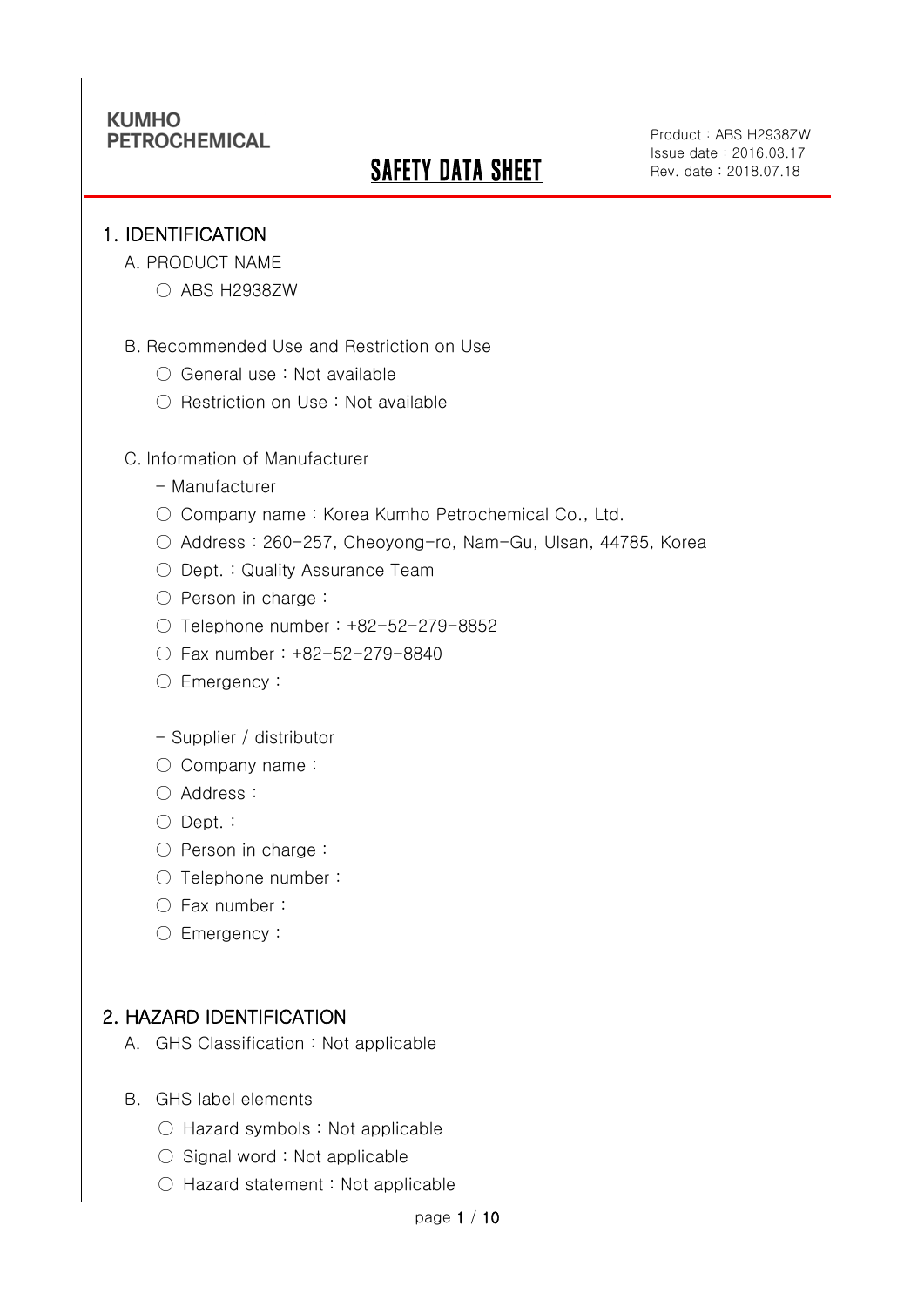Ī

# **SAFETY DATA SHEET**

○ Precautionary statements : Not applicable

C. Other hazards which do not result in classification :

- NFPA rating: (0~4 steps) : Health=1, Flammability=1, Reactivity=0

## 3. COMPOSITION/INFORMATION ON INGREDIENTS

| Chemical name                    | CAS No./ECL No./EINECS No.  | Contents(%) |
|----------------------------------|-----------------------------|-------------|
| AMS type heat resist ABS         | 25120-20-1/KE-29414/-       | $77 - 90$   |
| PMI type heat resist co-polymer  | 94858-30-7/2009-3-3928/-    | $10 - 20$   |
| Stabilizer                       | Proprietary                 | 0<1         |
| Lubricant                        | Proprietary                 | $0 - 2$     |
| Acrylonitrile monomer            | 107-13-1/KE-29393/203-466-5 | < 0.1       |
| Butadiene monomer                | 106-99-0/KE-3719/203-450-8  | < 0.1       |
| Styrene monomer                  | 100-42-5/KE-35342/202-851-5 | < 0.1       |
| $\alpha$ -Methyl styrene monomer | 98-83-9/KE-23939/202-705-0  | < 0.1       |

※ Reference No. : ECL(Registration number of Korean Existing Chemical List) EINECS(Registration number of Europe Existing Chemical List)

### 4. FIRST-AID MEASURES

- A. Eye Contact :
	- Immediately flush eyes with plenty of water at least 15minutes.
	- If irritation persists, get a doctor's examination.
	- Lifting eyelids occasionally to wash eyelids down enough to follow up.

#### B. Skin Contact :

- Wash the contaminated skin area with running water.
- Cooling the contaminated skin with cool running water when contact with melt.
- Get medical attention when burn by melt.
- C. Inhalation :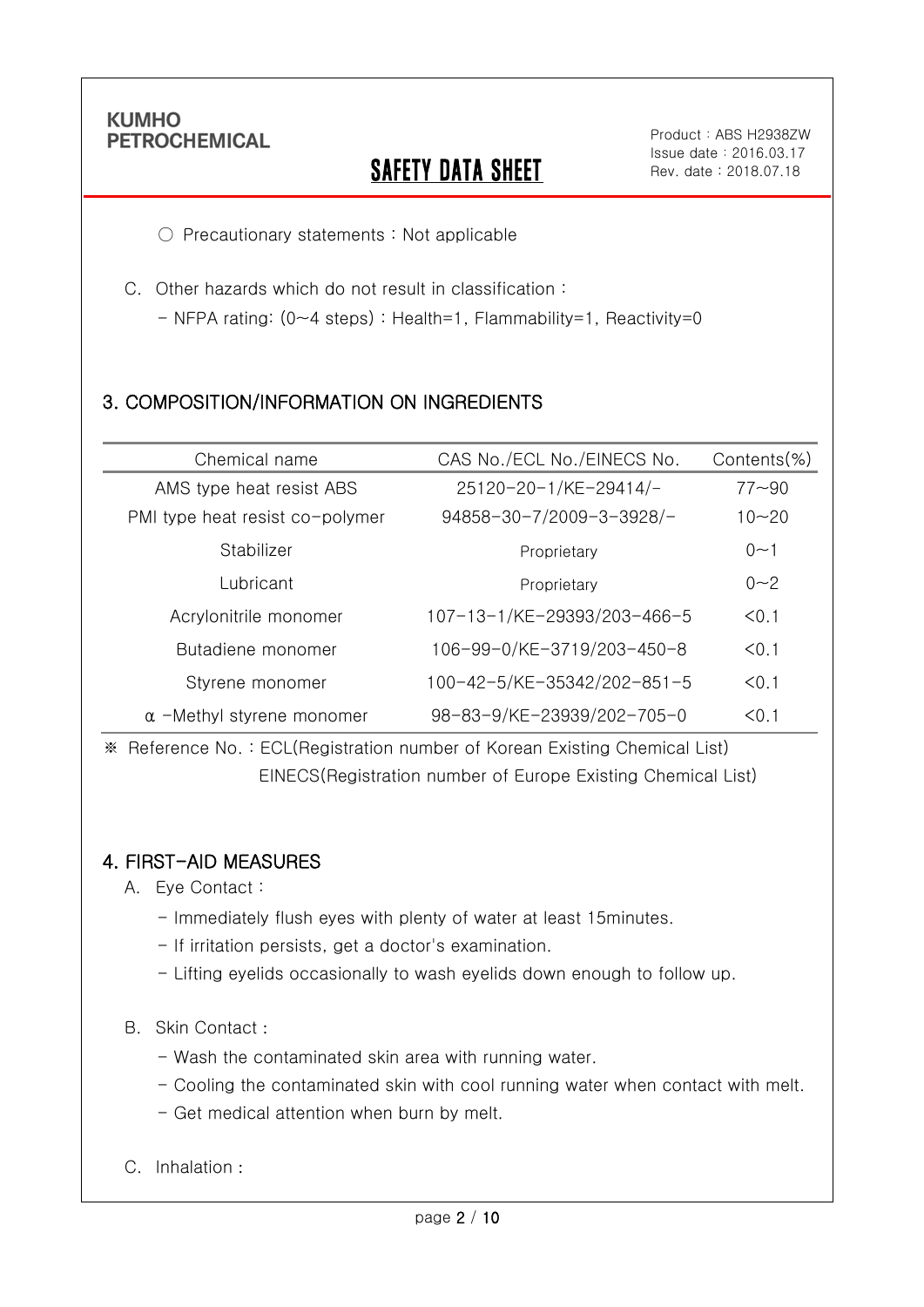Ī

## SAFETY DATA SHEET

Product: ABS H2938ZW Issue date:2016.03.17 Rev. date : 2018.07.18

- Remove exposed person to fresh air If inhaled smoke and decomposition products.
- Remove victim to fresh air and keep at rest in a position comfortable.
- Get medical attention.
- D. Ingestion:
	- Rinse mouth with water
	- Give large amounts of water.
	- Toxic by ingestion does not high.
	- If irritation or symptoms occurs, get a doctor's examination.
- E. Delay and immediate effects and also chronic effects from short and long term exposure :
	- Steams by plastic processing at high temperature may cause eyes and respiratory irritation.
- F. Notice to Physician :
	- Treatment may vary with condition of victim and specifics of incident.

## 5. FIRE FIGHTING MEASURE

- A. Suitable (Unsuitable) extinguishing media :
	- Extinguishing media : Carbon Dioxide, Dry Chemical, Water.
	- Unsuitable Extinguishing media : Do not use direct water.
	- Big Fire : Water spray, regular foam
- B. Specific hazards arising from the chemical
	- Combustion : Carbon monoxide, Carbon dioxide, hydrogen cyanide
	- Levels of fire hazard : Not available
- C. Fire fighting procedures and equipments :
	- Wear appropriate personal protective equipment(see section 8. EXPOSURE CONTROLS/PERSONAL PROTECTION).
	- Avoid inhalation of smoke or gas when fire fighting.
	- Move container from fire area if it can be done without risk.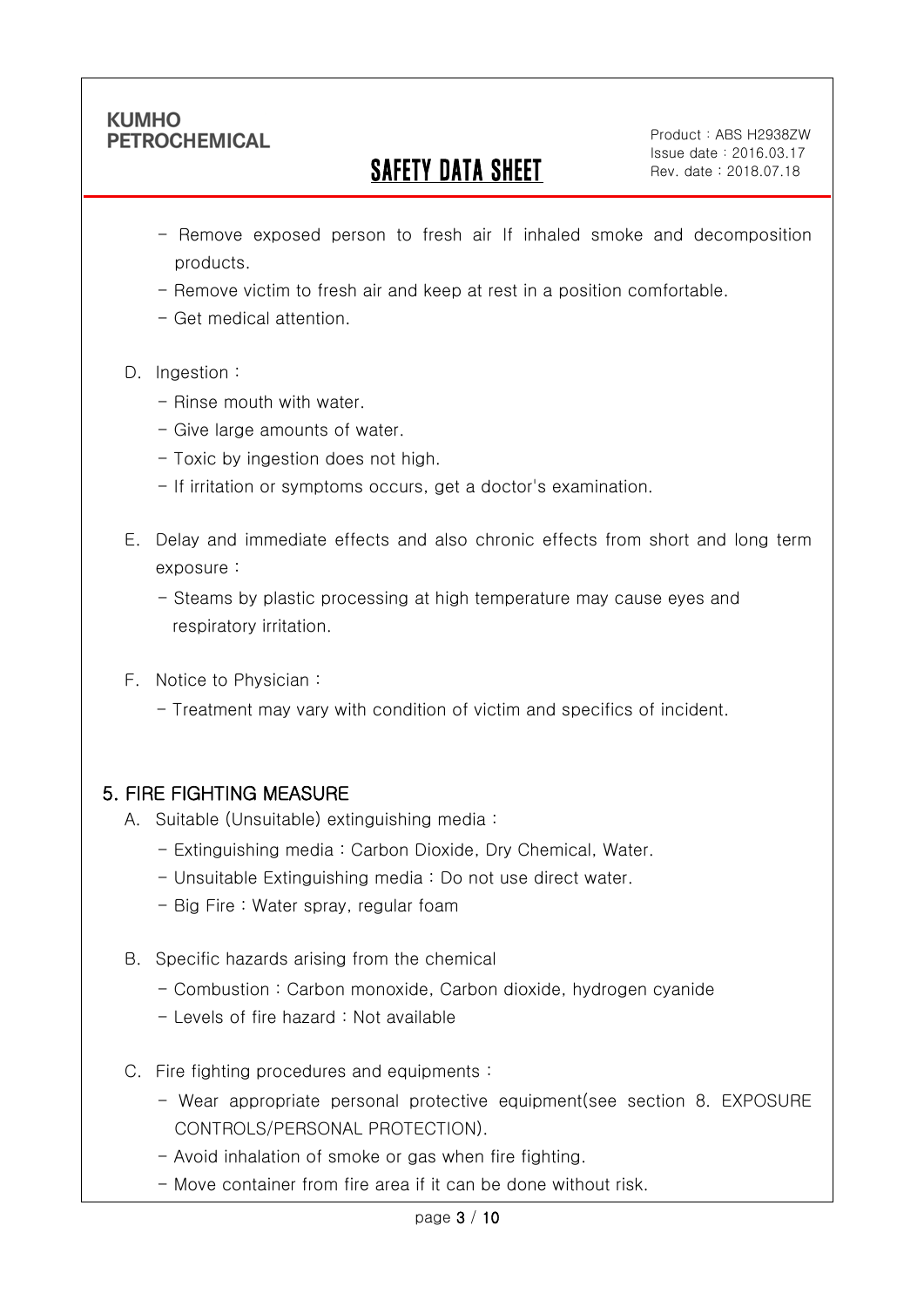Ī

## SAFETY DATA SHEET

- Cool containers with water until well after fire is out.

#### 6. ACCIDENTAL RELEASE MEASURES

A. Personal Precautions, Protective Equipment and Emergency procedures :

- Perform in accordance with 「 See section 8. EXPOSURE CONTROLS / PERSONAL PROTECTION」. Put on appropriate personal protective equipment.
- Where possible allow leak of molten material to solidify mechanical and chemical protective.
- Use a way to minimize dust.
- Avoid contact with eyes and skin.
- Avoid inhalation of substance itself or combustion.
- Evacuation against the wind.
- Avoid contact with heat, sparks, flame or other ignition sources.
- B. Environmental Precautions
	- Avoid dispersal of spilt material and runoff and contact with waterways, drains and sewers. If large spills, advise emergency services.
- C. Methods and materials for containment and cleaning up :
	- $\bigcirc$  For small spills.
		- Remove all sources of ignition.
		- Suppression occurrence of dust.
		- Appropriate container for disposal of spilled material collected.
		- Ventilate leak areas and clearing leak area.
	- For large spills.
		- Remove all sources of ignition.
		- Suppression occurrence of dust.
		- Avoid entering to sewers or water system.
		- For disposal of spilled material in appropriate containers collected and clear surface.
		- Appropriate container for disposal of spilled material collected.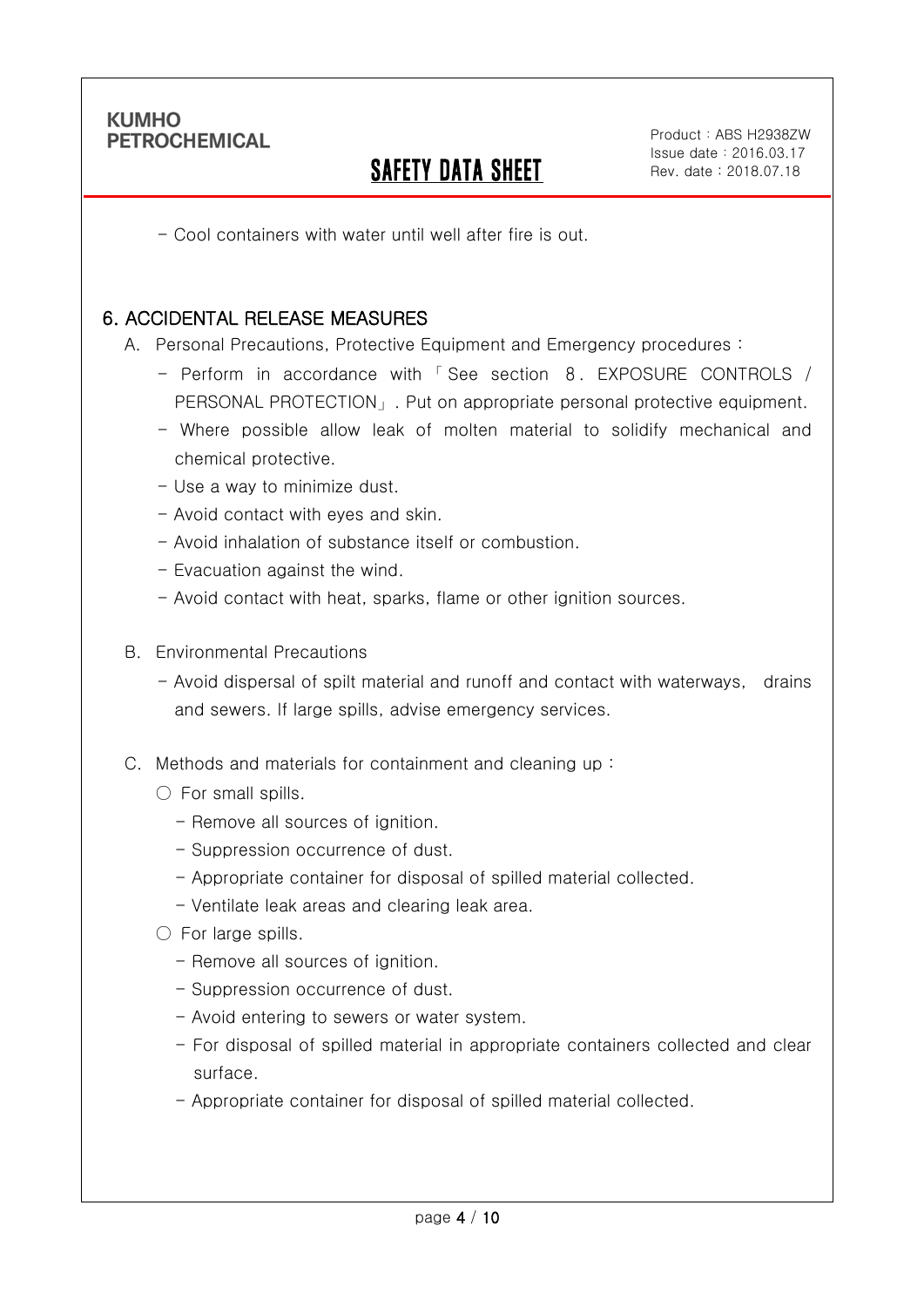## SAFETY DATA SHEET

### 7. HANDLING AND STORAGE

A. Handling :

Ī

- Perform in accordance with 「 See section 8. EXPOSURE CONTROLS / PERSONAL PROTECTION」. Put on appropriate personal protective equipment.
- Handle in a well-ventilated place.
- Avoid contact with heat, sparks, flame or other ignition sources.
- Remove all sources of ignition.
- Ground all equipment.
- Wash thoroughly after handling
- B. Storage Precautionary Statements :
	- Keep in original container and tightly closed.
	- Avoid contact moisture.
	- Avoid contact with incompatible materials.

#### 8. EXPOSURE CONTROLS/PERSONAL PROTECTION

- A. Exposure limit
	- Exposure limit under ISHL : Not applicable
	- ACGIH : Not applicable
	- Biological exposure limits : Not applicable
- B. Engineering Controls
	- A system of local and/or general exhaust is recommended to keep employee exposures above the Exposure Limits. Local exhaust ventilation is generally preferred because it can control the emissions of the contaminant at its source, preventing dispersion of it into the general work area. The use of local exhaust ventilation is recommended to control emissions near the source.
- C. Personal Protective Equipment :
	- Respiratory Protection : Use the respirator be given official approval by Korea Occupational Safety & Health Agency. Under conditions of frequent use or heavy exposure, Respiratory protection may be needed. Respiratory protection is ranked in order from minimum to maximum. Consider warning properties before use.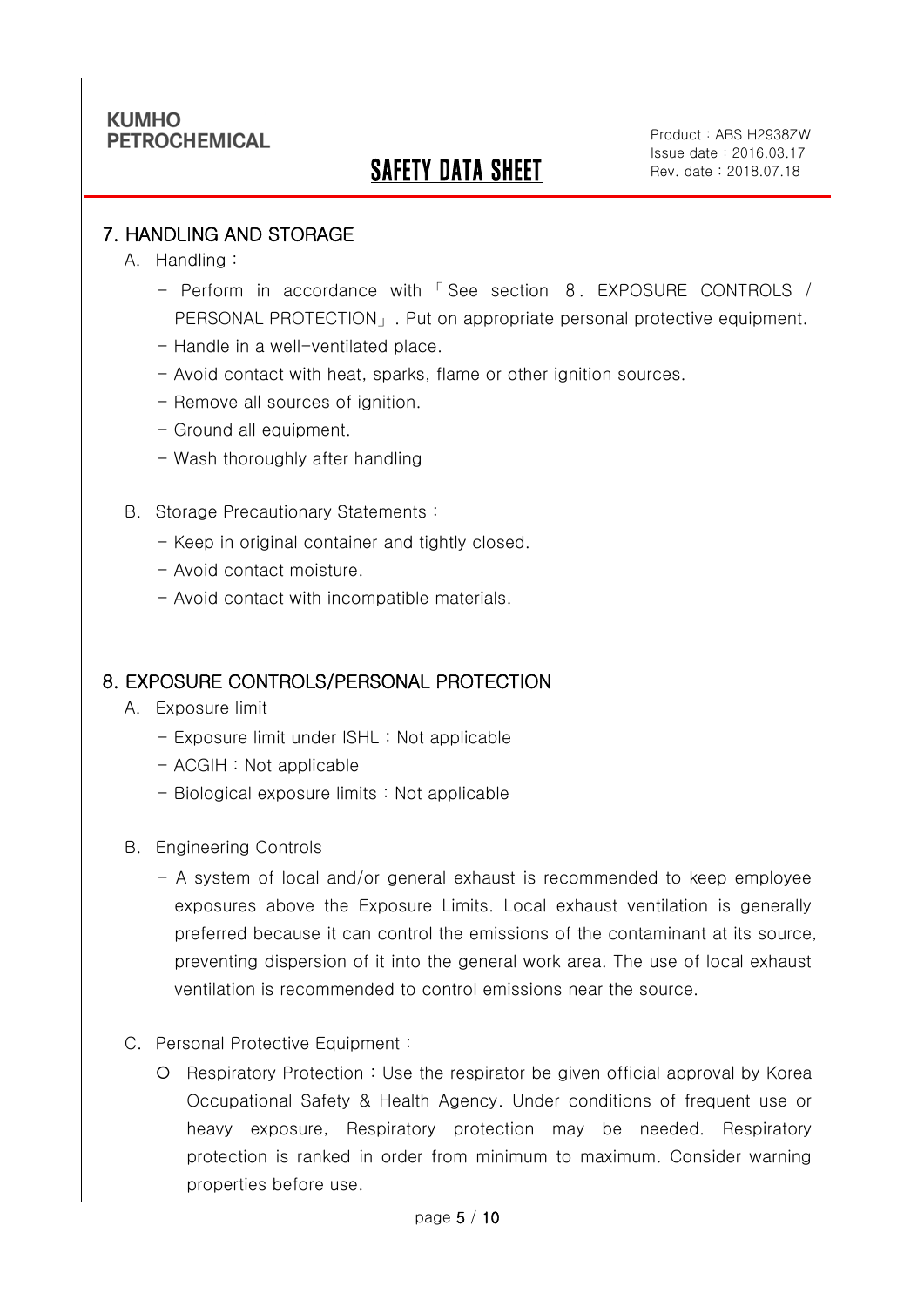Ī

# SAFETY DATA SHEET

Product: ABS H2938ZW Issue date:2016.03.17 Rev. date : 2018.07.18

- Dust, mist, fume-purifying respiratory protection
- Any air-purifying respirator with a corpuscle filter of high efficiency
- Any respiratory protection with a electromotion fan(for dust, mist, fume-purifying)
- ※ For Unknown Concentration or Immediately Dangerous to Life or Health
- Self-contained breathing apparatus(pressure-demand or other positive-pressure mode in combination)
- Supplied-air respirator with full facepiece
- Eye Protection : Wear primary eye protection such as splash resistant safety goggles with a secondary protection faceshield. Provide an emergency eye wash station and quick drench shower in the immediate work area.
- Hand Protection : Wear chemical resistant protected gloves if there is hazard potential for direct skin contact. Wear heat resistant protected gloves to withstand the temperature of molten product.
- Body Protection : Wear chemical resistant protected clothing if there is hazard potential for direct contact.

### 9. PHYSICAL AND CHEMICAL PROPERTIES

- A. Appearance : Pellet
- B. Odor : Mild odor
- C. Odor threshold : Not available
- D. pH : 7
- E. Melting point/Freezing point : Not applicable
- F. Initial Boiling Point/Boiling Ranges : Not applicable
- G. Flash point : 349℃(660℉)
- H. Evapourating Rate : Not applicable
- I. Flammability(solid, gas) : 1/16" HB(UL 94)
- J. Upper/Lower Flammability or explosive limits : Not available
- K. Vapour pressure : Not applicable
- L. Solubility :
	- Water : Insoluble

Acetone, MEK, dichloromethane : Soluble

Alcohol, Mineral Oil : insoluble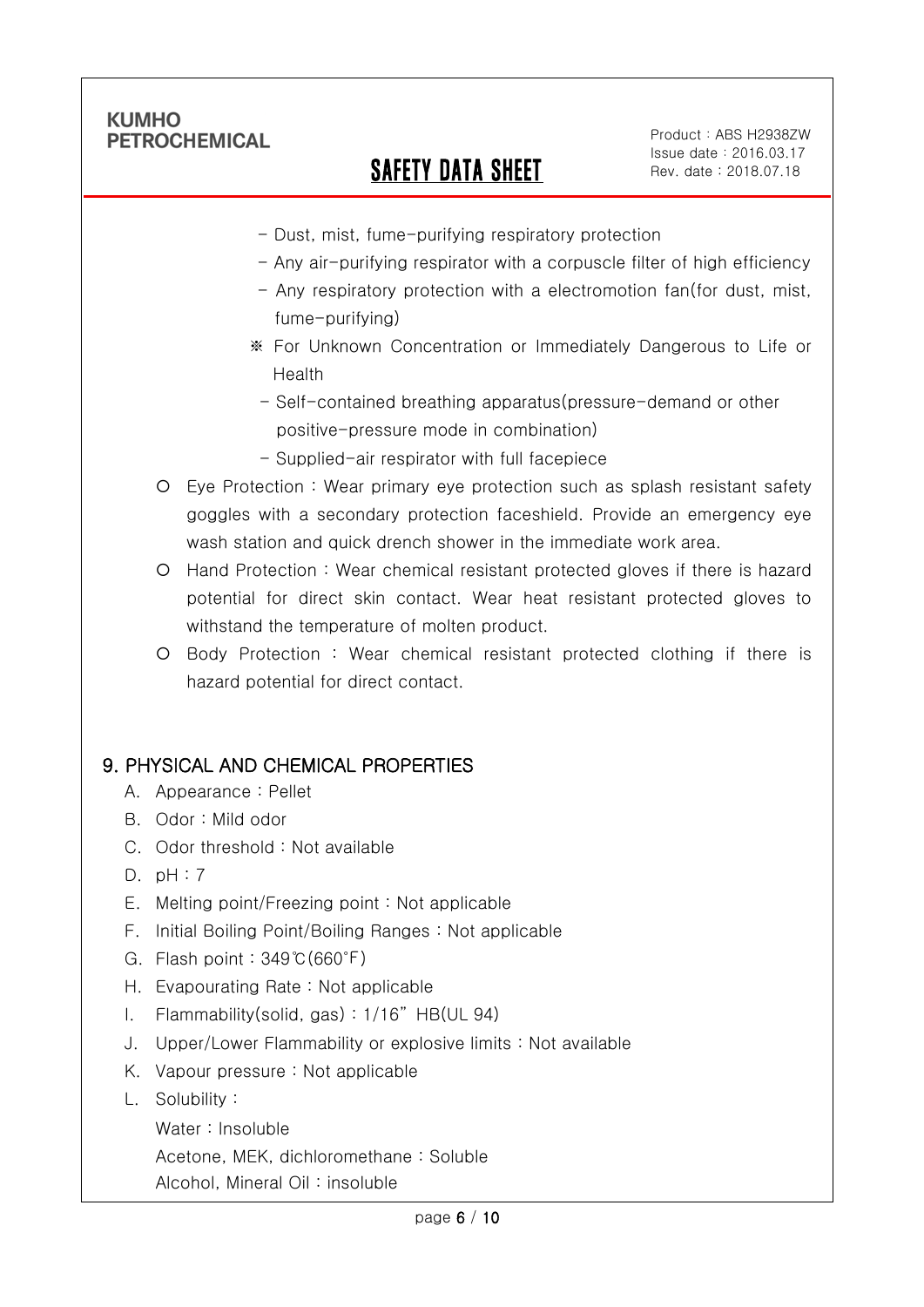Ī

# **SAFETY DATA SHEET**

- M. Vapour density(Air=1) : Not applicable
- N. Relative density : 1.02~1.17
- O. Partition coefficient of n-octanol/water : Not available
- P. Autoignition Temperature : 455℃
- Q. Decomposition Temperature : Not applicable
- R. Viscosity : Not applicable
- S. Molecular weight : 50,000~200,000

### 10. STABILITY AND REACTIVITY

- A. Stability
	- This material is stable under recommended storage and handling conditions
	- Decompose at 320℃ on heating.
- B. Possibility of Hazardous Reaction
	- Will not occur.
- C. Conditions to Avoid
	- Avoid contact with heat.
	- Avoid contact with heat, sparks, flame or other ignition sources.
- D. Materials to Avoid
	- Strong oxidizing agents.
- E. Hazardous Decomposition Products
	- Hydrogen cyanide
	- Generate monomer, oxides, gas/steam, hydrocarbon, low-molecular oligomers ring, gas products when heated to high temperature.

### 11. TOXOCOLOGICAL INFORMATION

- A. Information on the likely routes of exposure
	- (Respiratory tracts) : Not available
	- (Oral) : Not available
	- (Eye ∙ Skin) : Not available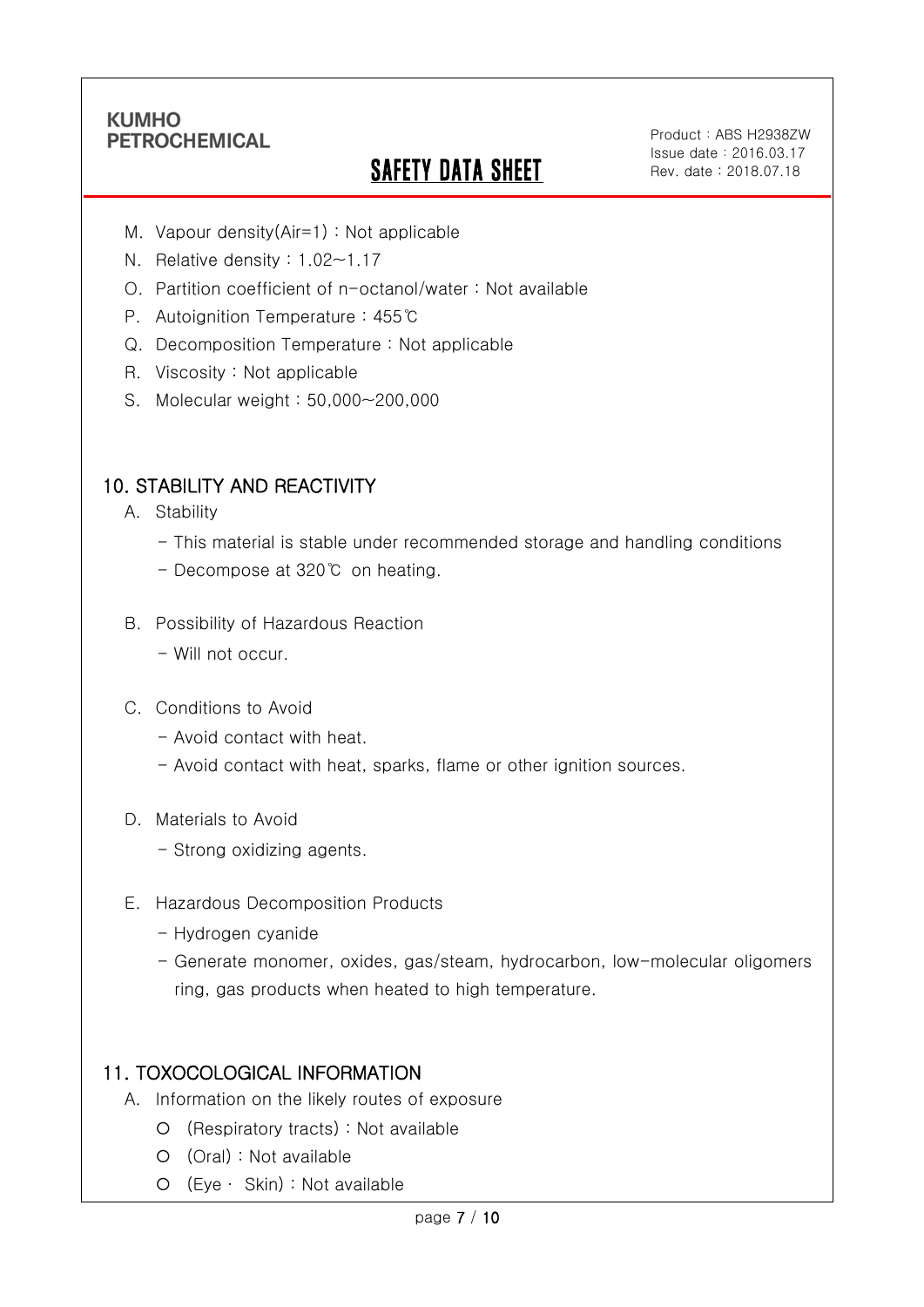Ī

## SAFETY DATA SHEET

- B. Delayed and immediate effects and also chronic effects from short and long term exposure
	- Acute toxicity : Not available
	- O Skin corrosion/irritation : Not available
	- $O$  Serious eye damage/irritation : Not available
	- O Respiratory sensitization : Not available
	- O Skin sensitization : Not available
	- Carcinogenicity : Not available
	- Germ cell mutagenicity : Not available
	- $O$  Reproductive toxicity : Not available
	- Specific target organ toxicity(single exposure) : Not available
	- Specific target organ toxicity(repeated exposure) : Not available
	- Aspiration hazard : Not available
	- Chronic effect : Not available
- C. Calculation the classification of the mixture(acute toxicity estimate calculation etc.) : Not applicable

## 12. ECOLOGICAL INFORMATION

- A. Ecotoxicity : Not available
- B. Persistence and degradability : Not applicable
- C. Bioaccumulative potential : Not applicable
- D. Mobility in soil : Not available
- E. Other adverse effects : Not applicable

## 13. DISPOSAL CONSIDERATION

- A. Disposal methods
	- The user of this product must properly characterize the waste/container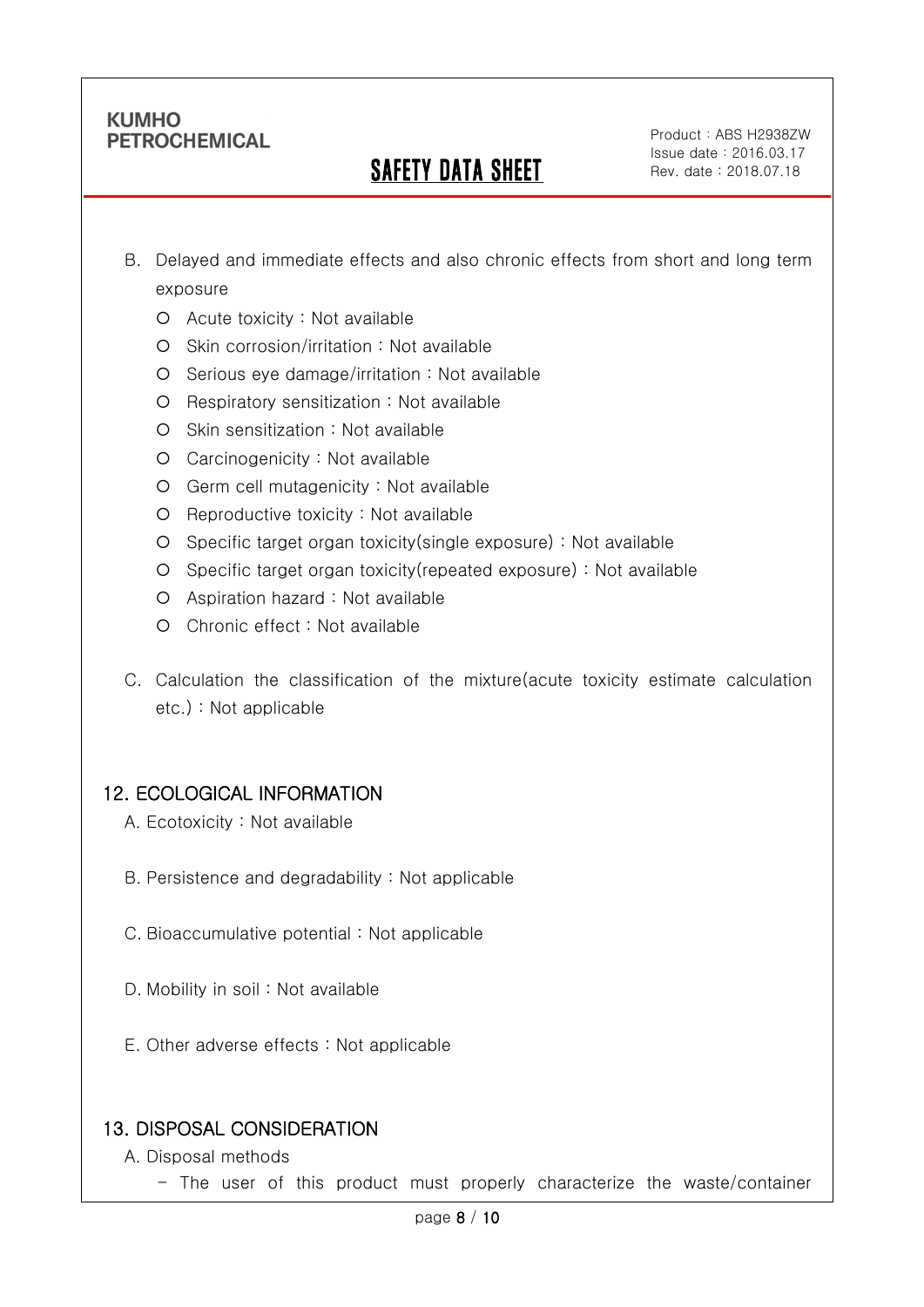Ī

# SAFETY DATA SHEET

Product: ABS H2938ZW Issue date:2016.03.17 Rev. date : 2018.07.18

generated from the use of this product in accordance with all applicable federal, state and/or local laws and regulations in order to determine the proper disposal of the waste in accordance with all applicable federal, state and/or local laws and regulations.

- B. Special precautions for disposal :
	- The user of this product must disposal by oneself or entrust to waste disposer or person who other' s waste recycle and dispose, person who establish and operate waste disposal facilities.
	- Dispose of waste in accordance with local regulation.

#### 14. TRANSPORT INFORMATION

- A. UN number : Not regulated for transport of dangerous goods
- B. Proper shipping name : Not applicable
- C. Hazard class : Not applicable
- D. Packing group : Not applicable
- E. Marine pollutant : Not applicable
- F. Special precautions for user related to transport or transportation measures :
	- 1) EmS FIRE SCHEDULE : F-A
	- 2) EmS SPILLAGE SCHEDULE : S-H
- G. IATA Transport : Not Classified as dangerous for IATA Transport

### 15. REGULATORY INFORMATION

A. Korea Industry Safety and Health Law (ISHL) :

 $\bigcirc$  This product is not subject to the chemical for classification and labeling under ISHL Article 41.